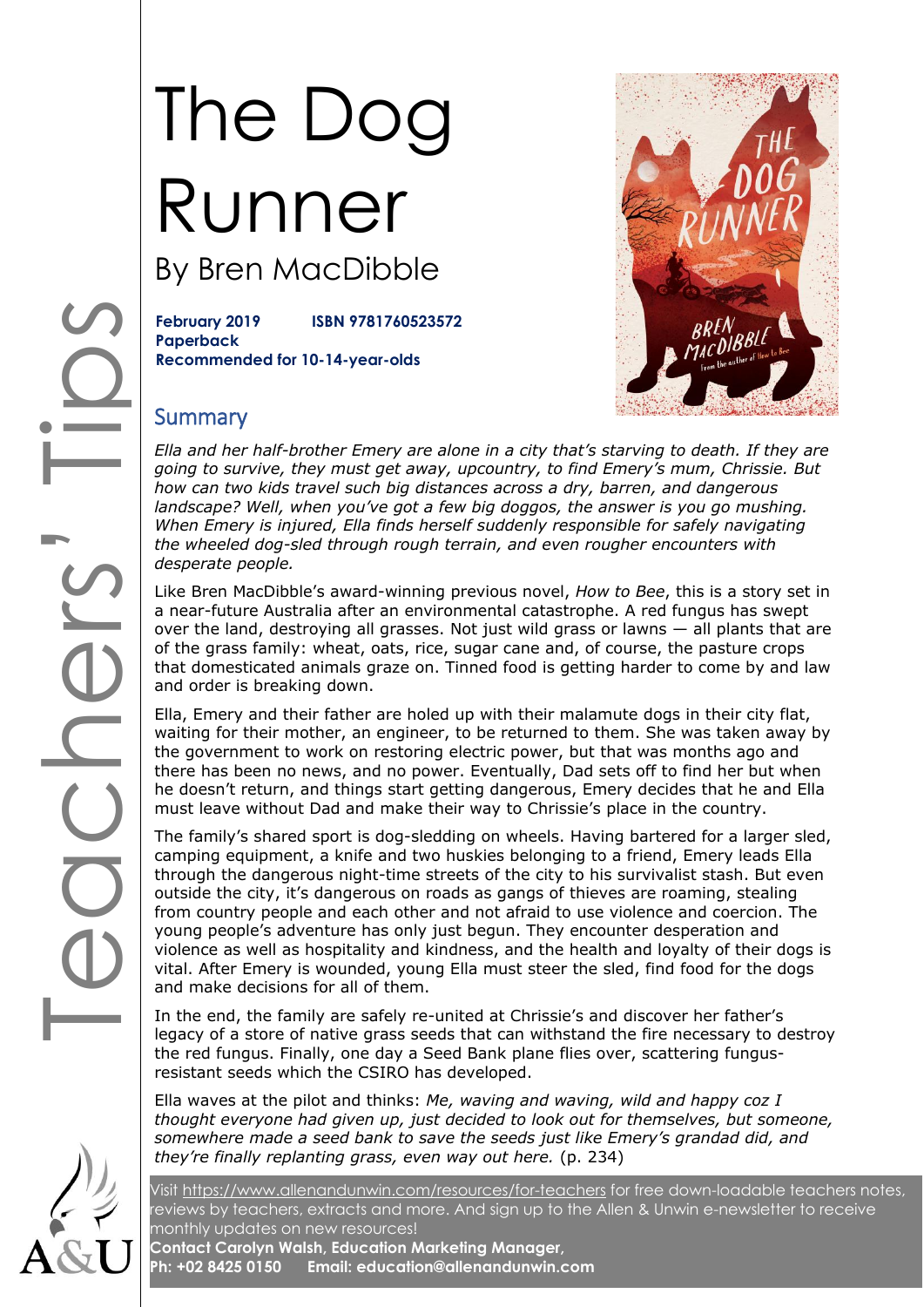

## Use in the curriculum

*The Dog Runner* can be used in the English curriculum as an example of the speculative/dystopian genre and as a study of style. As with *How to Bee*, the author employs the unusual narrative device of the first person/present tense and the young narrator tells her story in a colloquial, conversational way: 'Coz', 'gonna' and 'gotta' spellings are used to portray her young voice and she employs typical idiomatic language: 'how come?', 'real proud'.

*The Dog Runner* will suit Primary classrooms studying plant biology, the environment and ecosystems and Indigenous landcare practices and knowledge.

### Themes

- family, adventure, escape, survival, dog-sledding
- farming and biodiversity, food security, environmental catastrophe, social breakdown, vital role of grasses in many human diets, value of Indigenous landcare practices and knowledge

### In the classroom

#### **Pre-reading Activity**

Begin your unit of work by compiling a list with your students of foods they ate for dinner the previous night. Now discuss how many items would remain on the list in a world where all grasses and grains disappeared.

[Hint: run a line through any mentions of pasta, rice, beef and chicken (because both eat grasses and grains), dairy (milk, cream, yoghurt, ice-cream), bread, wheat, pastry, sugar and corn, and see how many foods remain.]

If these foods disappeared permanently, what might we replace them with? Would there be enough food to feed everyone in Australia? Who might suffer more, people in the city or in the country? Do you think society might start to breakdown in cities? What form might that breakdown take?

#### **English**

#### **Comprehension Questions Relating to the First Chapter**

- 1. Why has Mr Alvie Moore nailed his front door shut?
- 2. What is the book that he gives Ella and why do you think her father forbids her from reading it?
- 3. What are the names of the three dogs living in Ella's apartment?
- 4. Describe in your own words what has happened in the city that kept Ella's mum from returning home?
- 5. How did Ella's parents meet and why does Emery think the story makes their dad look stupid?

#### **Writing to Create Tension**

Read the opening paragraph of the second chapter and discuss the mood that it creates. How do the first five short, sharp sentences help create this mood? Now note how the author doesn't tell us what the man running down the street is carrying. Rather than being explicit she leaves it to our already heightened imagination so that the scene seems even more sinister.

These notes may be reproduced free of charge for use and study within schools but may not be reproduced (either in whole or in part) and offered for commercial sale.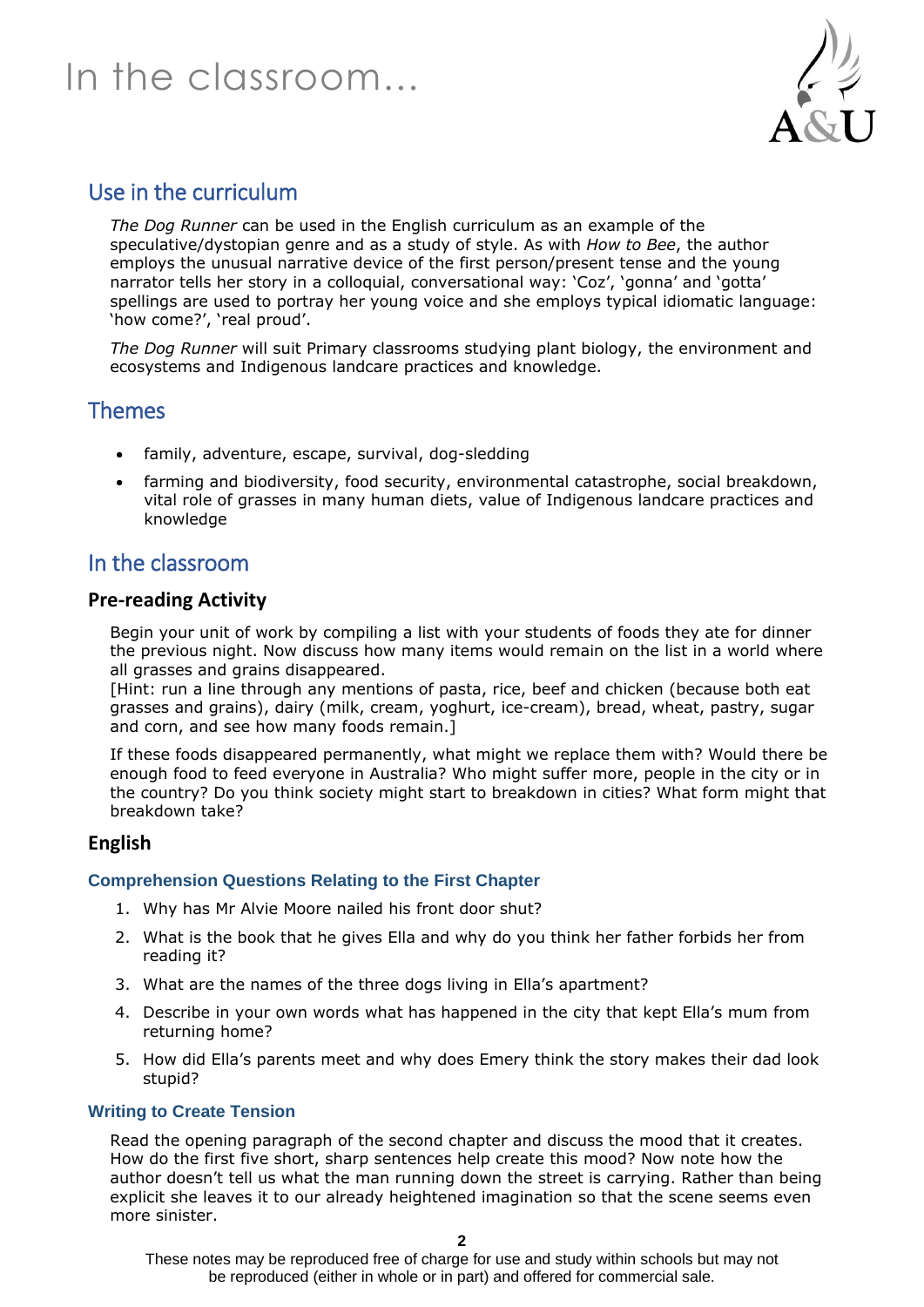

Now turn to the fifth chapter, *A White Ribbon in the Moonlight* (p. 28), and look closely at how the author makes sure the reader only knows as much about the truck and what it is doing as Ella can understand. Do you think the scene is enhanced by not knowing everything or would it have been better to have explained exactly what was going on?

#### **Characterisation**

*'I'm not a baby,' I say. I'm angry but not at Emery. I'm angry at me, for falling, for crying, for acting like a baby.'*

*'Shh,' Emery says like he understands, he hugs me quick and strong with skinny arms like Dad does and just makes me miss Dad more.* (p. 36)

Compare the person Ella is at the beginning of the book with the person she becomes after she and Emery are forced to change roles. Choose three incidents from the book that you think best illustrate how well Ella learns to 'walk on her head' and become a leader.

#### **Empathy**

Turn to the last page of the chapter entitled *Which One of Us is on the Best Path* (p. 45) and try to put yourself in the shoes of the child whizzing past Ella and Emery in the fast, red car. Write a script in the child's voice to describe his thoughts and any conversation he might have with his parents about what he just saw.

#### **Comprehension Questions Relating to the last Chapter:**

- 1. What is the significance of the grains stored by Ba and Emery? In your answer make sure you explain why these grains will survive when others have died from the red fungus.
- 2. What does the acronym CSIRO stand for? Why might this organisation be responsible for a creating a Seed Bank?
- 3. What does Ella notice about the seeds raining down on her that makes her think this grass will successfully grow when others haven't?
- 4. In your own words explain what you think Ba meant when he told Emery, *'…people are like grass seeds, you can dig them in and feed them someplace, and maybe they'll grow quickly there for a while, but only the ones that really suit that place will thrive.'* (p. 233)

#### **Genre study**

Compare *How to Bee* with *The Dog Runner.* List the similarities and differences between the novels in terms of

- the nature and extent of the environmental catastrophe in each novel
- the writing style of each novel

Read the following article about the emergence of a new literary genre called Cli-Fi. [https://www.theguardian.com/environment/climate-consensus-97-per-cent/2017/oct/18/clifi](https://www.theguardian.com/environment/climate-consensus-97-per-cent/2017/oct/18/clifi-a-new-way-to-talk-about-climate-change)[a-new-way-to-talk-about-climate-change](https://www.theguardian.com/environment/climate-consensus-97-per-cent/2017/oct/18/clifi-a-new-way-to-talk-about-climate-change)

Ask the school librarian to supply a box of Cli-Fi novels for children and young adults for a reading circle or group work.

- Describe the characteristics of Cli-Fi.
- Brainstorm films and TV shows that might also fall into this genre.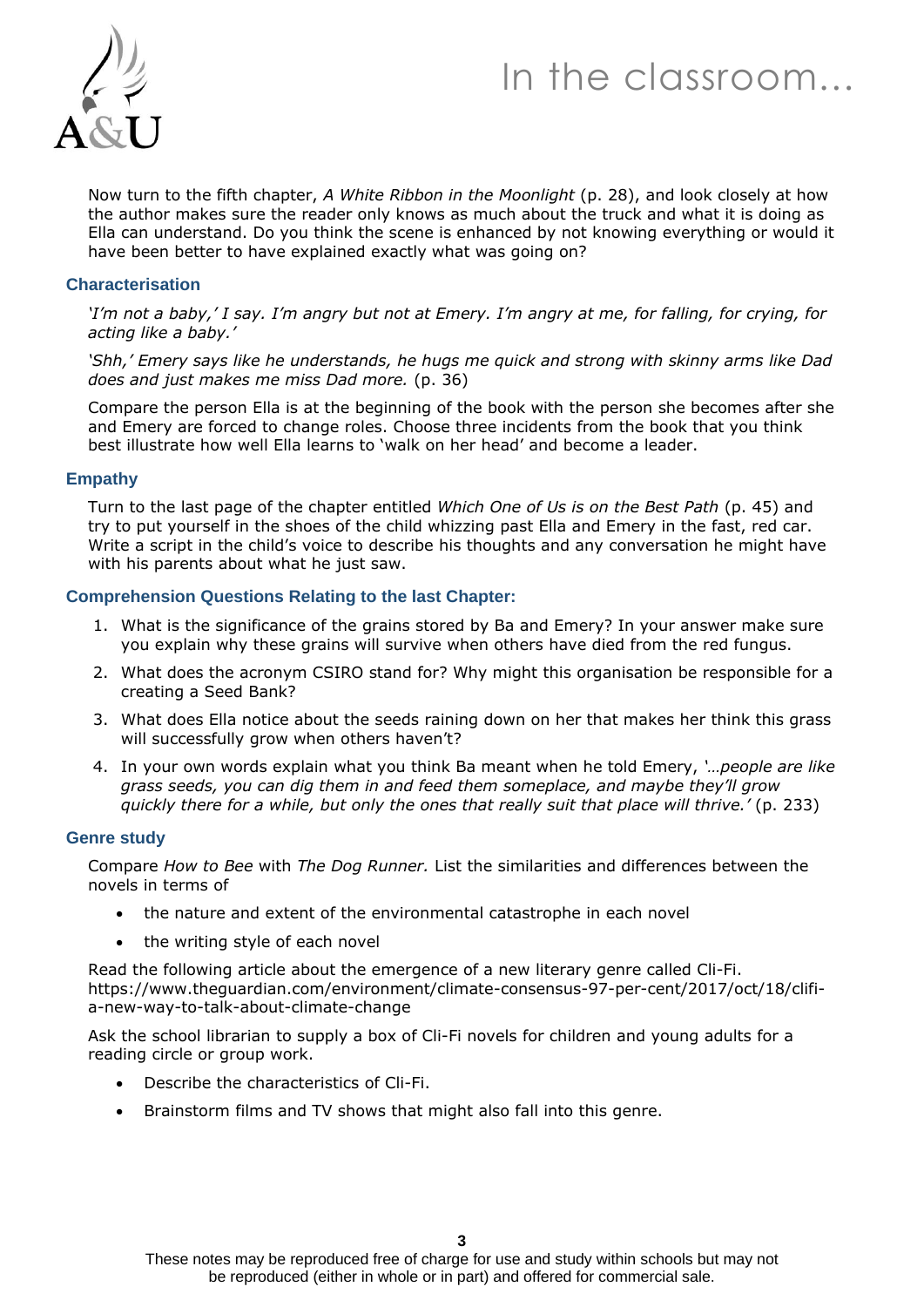

#### **Essays**

1. *Dad says when chaos hits, there's always a few people that go around trying to make things worse. People that think they're better off in chaos. But most try to make things better, and there're quiet, too busy fixing things to be noisy. The quiet many, Dad says. And when you hear the noise, don't forget about the quiet many*. (page 16).

Although Ella and Emery witness people doing terrible things to survive throughout the novel, The Dog Runner is ultimately a very positive novel featuring a happy ending. Discuss.

2. In your opinion is *The Dog Runner* a good example of Cli-Fi? Give specific events from the book to support your argument.

#### **Cover design**

After finishing the novel, invite students to design their own cover for *The Dog Runner.*  Remind them to carefully consider the image they would like to use, as well as the colours that would be appropriate and the best font for the title. After completion, encourage students to write a short paragraph explaining their choices.

# Biological and environmental sciences, Geography, Humanities and Social **Sciences**

#### **Acknowledgements**

In the 'Acknowledgements' section, the author says, 'I read these books as I wrote *The Dog Runner* and highly recommend them:

- *Dark Emu* by Bruce Pascoe
- *The Biggest Estate on Earth* by Bill Gammage'

Teachers should at least acquaint themselves with the themes of these two important Australian books which have strongly influenced popular and academic understandings of pre-colonial, and continuing, Aboriginal landcare practices.

Just as 'Welcome to Country' is an important ritual in modern Australia, so too is the acknowledgement of past, present and future guardians of knowledge and culture and the acknowledgement that respect for the land underpins Indigenous culture. In this context, the 'Acknowledgements' section of *The Dog Runner* is an important section of the book and should be studied in class.

#### **Activity**

Allow a bare patch of land to go wild, and note the progression of plant species that move in. Grasses may eventually outcompete the weeds without any intervention, provided the soil is fed from the breaking down of plants above and roots under the soil. Importantly, no nitrogen-based fertiliser should be added to the soil.

#### **Importance of grasslands**

Investigate the grasslands of the world, including those that have been transformed into 'bread baskets'. Note that natural grasslands are not monocultures: many grasses and other plants co-exist to create healthy grassland.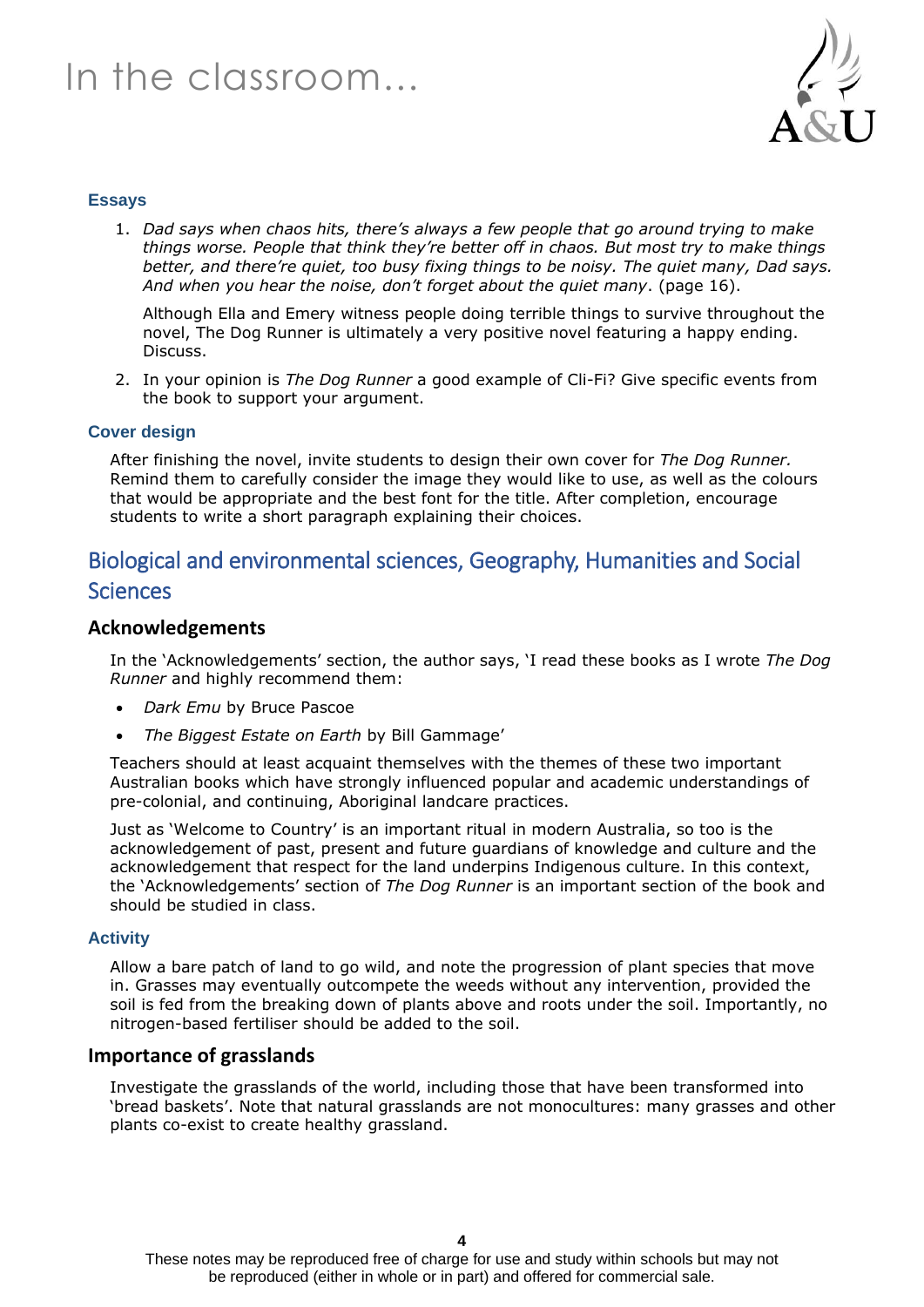

#### **The carbon and water cycles**

This brief series of infographics on this topic is a good introduction and can be downloaded for classroom display:<https://www.mercola.com/infographics/grasslands-facts.htm>

In Australia, it is especially important to note the role of healthy grasslands in promoting healthy soil for water penetration and retention. With no grass or groundcover, erosion and run-off occur, weeds flourish and floods cause further destruction, rather than nourishment of the soil.

#### **Grazing and the introduction of European grass species**

The grazing of European animals on grasslands, and the concomitant introduction of European grass species, is often described as one of the causes of environmental degradation in Australia. But there is no going back. Our care of our land must now incorporate science and practices from other parts of the world with traditional Indigenous landcare.

This is exactly what happens at the end of *The Dog Runner*: Ba's native grass seeds are being locally distributed as well as the CSIRO Seed Bank seeds.

The author visited a property belonging to a member of Stipa Native Grasses Association [http://www.stipa.com.au/.](http://www.stipa.com.au/) Stipa farmers believe that European and native grasses can coexist, if managed well. These farmers also believe that there is no return to the past. The European grasses are here to stay and are adapting to the dry Australian conditions. They also provide good cover and mulch for native grasses to re-establish and live alongside.

Farmers often ignore the grass that is returning to the land, in favour of ploughing and adding new seed. But the grass that is returning to the land has a head start on any new seed; once the costs of ploughing and seeding are added, it is uneconomical to sow new seed, and it never results in further profits down the track. Allowing the grass to re-establish naturally is cheaper and ultimately easier.

Stipa members believe land left to regenerate naturally will always return to grass if grazed gently. Grass benefits from being grazed once established: not only are the growing tips taken off, the roots slough off and add carbon to the soil. Young grass that is constantly grazed has no chance to add back to the soil. Grass is sweeter when it is longer and animals like it more. Stipa members see *over*-grazing as the problem, not well-managed grazing.

#### **Regeneration of grasslands**

#### **Burning off**

From the final chapters of the book, students should be able to work out what Emery's grandfather, Ba, was doing when he accidentally burned some houses down.

What did Ba learn from his experiment with fire?

Because of the European grasses that now mix with our local grasses, and die off in summer, often (especially in the south) there is sometimes too much heat in the fires the Aboriginal Peoples would traditionally use in small scale burn offs to regenerate their deep-rooted grasses. This results in fires that are too hot and in the death of the roots of these grasses, so that they cannot regenerate.

When Aboriginal Peoples managed the lands using fire and incorporating the carbon, there was a lot less carbon in their light and loamy soils. Their practises were correct and important in that environment, but we have changed the environment with colonisation. So, some traditional practices have had to change and accommodate new species. In some areas, it is now thought that dormant grasses will feed the soil, when dormant, and provide the ground cover to keep the soil healthy. Burning off in these areas is not necessary; allowing die-off and grass to become leaf litter and ground cover is a healthier practice for the soil.

These notes may be reproduced free of charge for use and study within schools but may not be reproduced (either in whole or in part) and offered for commercial sale.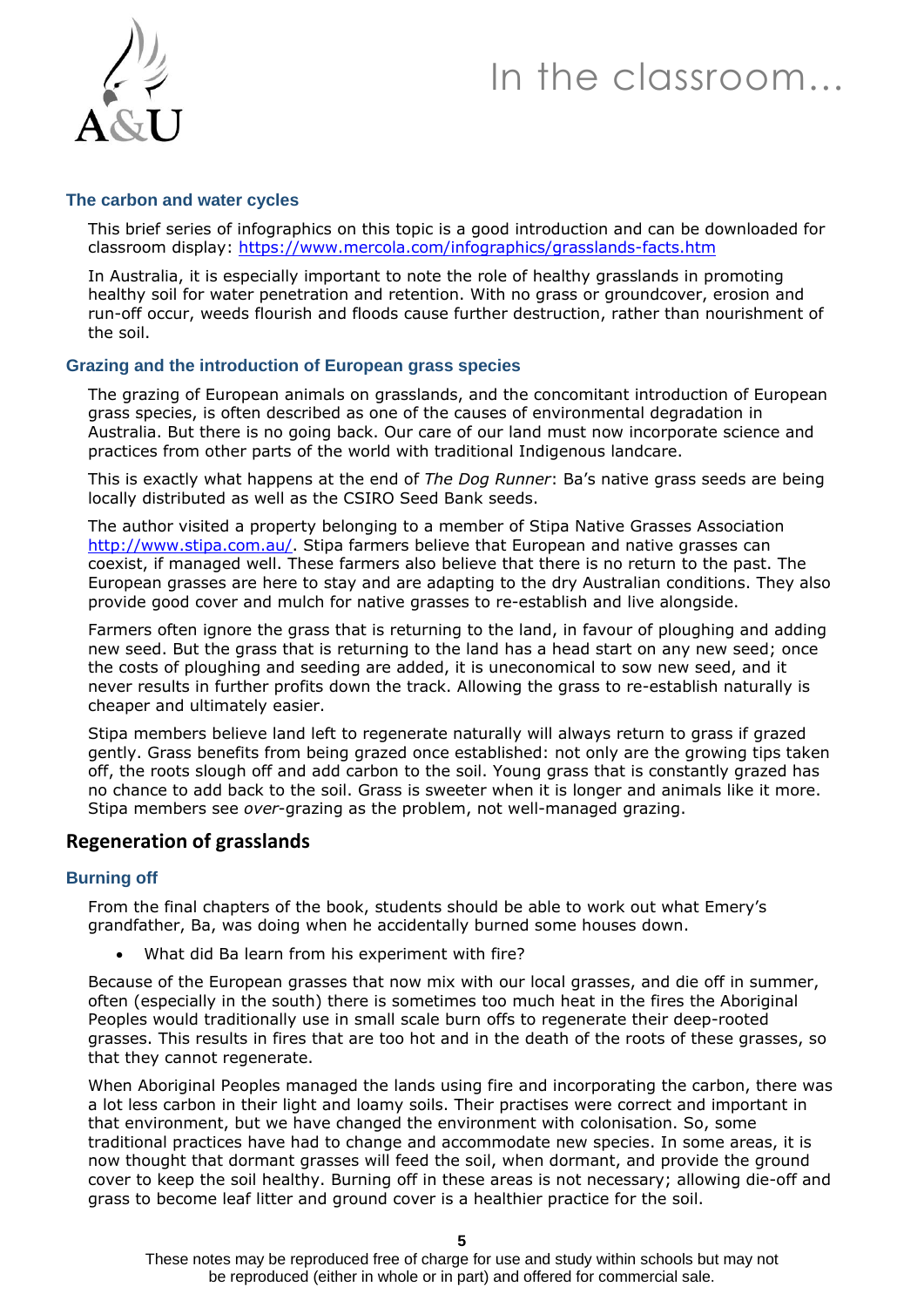

#### **The role of fungi in soil health**

'Along with bacteria, fungi are important as decomposers in the soil food web. They convert hard-to-digest organic material into forms that other organisms can use. Fungal hyphae physically bind soil particles together, creating stable aggregates that help increase water infiltration and soil water holding capacity.' <https://extension.illinois.edu/soil/SoilBiology/fungi.htm>

Adding super phosphates to grass starves the fungi in the soil, leading to a short-term gain for the plant but ultimately degrading the soil.

A healthy grassland will have lots of leaf litter and active soil just below that. Unhealthy grassland will have thistles and weeds and bare patches of ground.

#### **Fungi**

Fungi are important to the plot of *The Dog Runner*. Firstly, the bad fungus that kills the grass and, secondly, the good fungi that are the mushrooms that feed the family and the fungi in the soil that feed the grass.

Mycorrhiza is a symbiotic relationship between a fungus and a host plant. Some fungi grow on plant roots and form a symbiotic relationship with the plants. They send out long runners/tendrils to bring nutrients back to the plant roots, so while feeding *on* the plant, they are also *feeding* the plant. These networks of underground tendrils also hold the soil together.

However, there are also fungi which are detrimental to plant growth, such as the red fungus that destroys the grasses in *The Dog Runner*.

#### **Mushrooms**

Students can grow their own mushrooms in class from a kit, readily available from the Internet or from a large hardware store or nursery.

Emery's family grow Shiitake mushrooms. Shiitake, unlike other mushrooms, need to be watered when not grown in their native damp forests. In the novel, the damp underground caves with their own water supply are perfect for the job!

In the 19<sup>th</sup> century, white button mushrooms were brought into Australia from Europe for cultivation. They were canned, which suited conditions at the time. However, Australian tastes have been changing since the 1970s and the 21<sup>st</sup> century proliferation of TV cooking shows has made the population open to more 'exotic' species, such as Shiitake, Oyster, Shimagi, King Brown and Enoki mushrooms.

Porcini mushrooms and truffles are mycorrhizal, which explains their expense: they need a healthy relationship with a forest to survive and multiply and can be hard to find. Gourmet chefs prefer wild mushrooms, but it is possible to grow Porcini mushrooms artificially.

#### **Biosecurity and quarantine**

Investigate Australia's biosecurity and quarantine regimes, both state and commonwealth.

#### **Social breakdown**

Social breakdown is often accompanied by economic and political breakdown.

- List examples of social breakdown in the novel.
- Find examples of measures that the authorities have taken to prevent or contain social breakdown. Discuss them in the context of Dad's opinion that checkpoints have been set up 'to keep us in' (p. 26).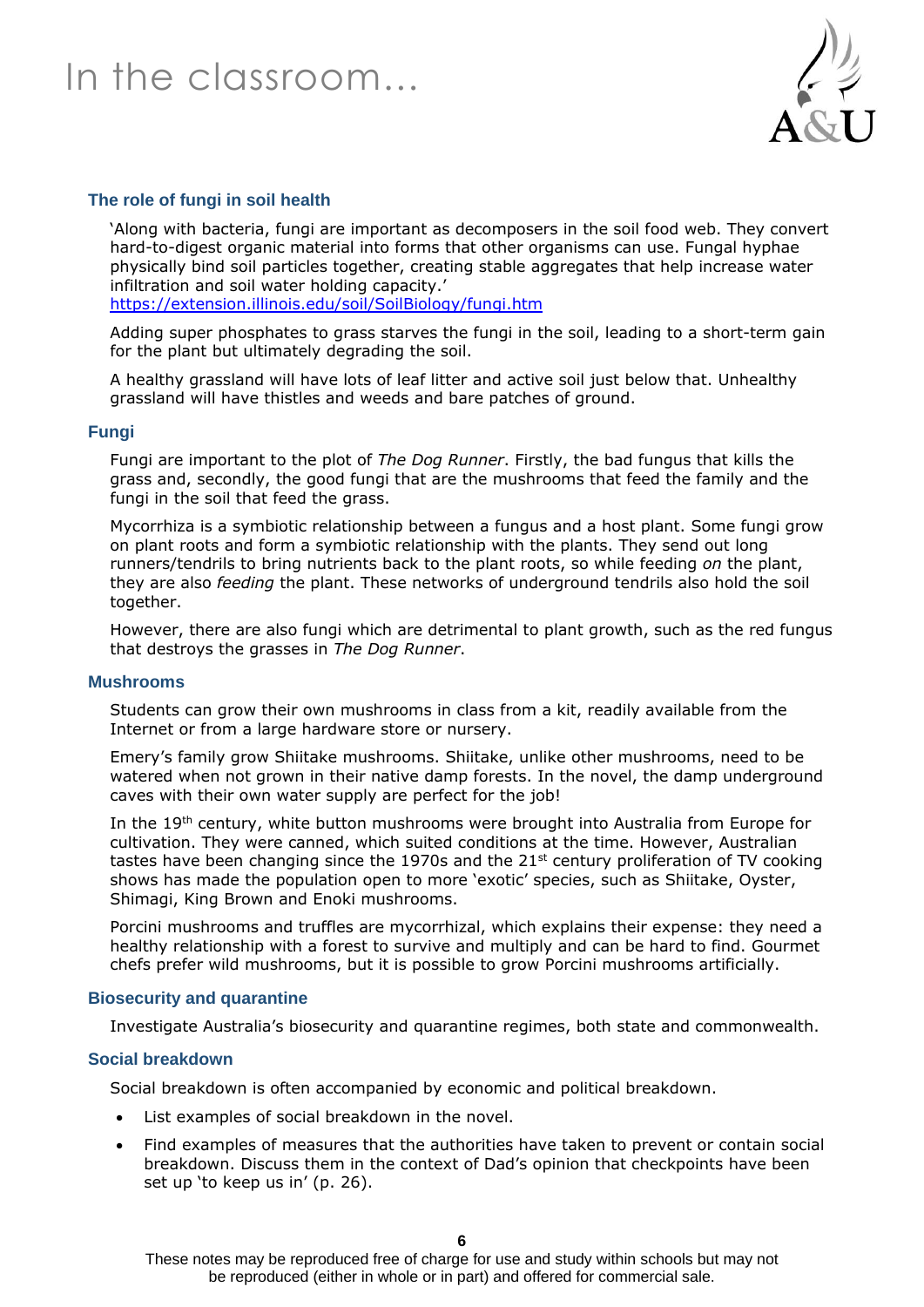



- What evidence is there of social cooperation in the novel?
- What evidence is there of economic and political breakdown in the novel?
- What evidence is there of some economic and political organisation being protected and maintained by the authorities?

The loss of 'law and order' led first to looting and then to violence being used by groups to defend themselves or steal from others.

• Discuss the morality of the use of violence in extreme circumstances. Are there alternatives?

### Further resources

#### **Agriculture**

YouTube video [The story of agriculture and the green economy](https://www.youtube.com/watch?v=twGev010Zwc) by Farming First

Australian Governments Grains Research and Development Corporation educational resources: <https://grdc.com.au/resources-and-publications/all-publications/educational>

#### **Soil science**

Soil Science Australia 'Soils in Schools' programs <https://www.soilscienceaustralia.com.au/about/soils-in-schools/>

Report on Landcare soil health project: <https://landcareaustralia.org.au/project/diversity-is-the-key-to-soil-health/>

### **CSIRO**

CSIRO Sustainable Futures Education Program: <https://www.csiro.au/en/Education/Programs/Sustainable-Futures>

#### **Excursions and guest speakers**

Local Aboriginal Corporations or other local Indigenous organisations are often involved in collecting and passing on traditional landcare practices. There may be Indigenous rangers in your local area. Students could see or hear about their activities and learn about the local traditional flora and fauna and the traditional seasons in their part of Australia.

There may be a local community group undertaking environmental projects in your area. Support is available from Landcare Australia<https://landcareaustralia.org.au/> in the form of case studies or reports in the Junior Landcare e-newsletter showing what some schools are doing. They also provide teacher and curriculum resources and a Junior Landcare YouTube channel [https://landcareaustralia.org.au/junior-landcare/junior-landcare-resources/.](https://landcareaustralia.org.au/junior-landcare/junior-landcare-resources/)

Stipa Native Grasses Association <http://www.stipa.com.au/> may be able to put you in contact with a member property in your area. A visit to such a property is encouraged.

The Australian Mushroom Growers Association<https://mushrooms.net.au/> may be able to put you in touch with a local mushroom grower who welcomes visitors.

These notes may be reproduced free of charge for use and study within schools but may not be reproduced (either in whole or in part) and offered for commercial sale.